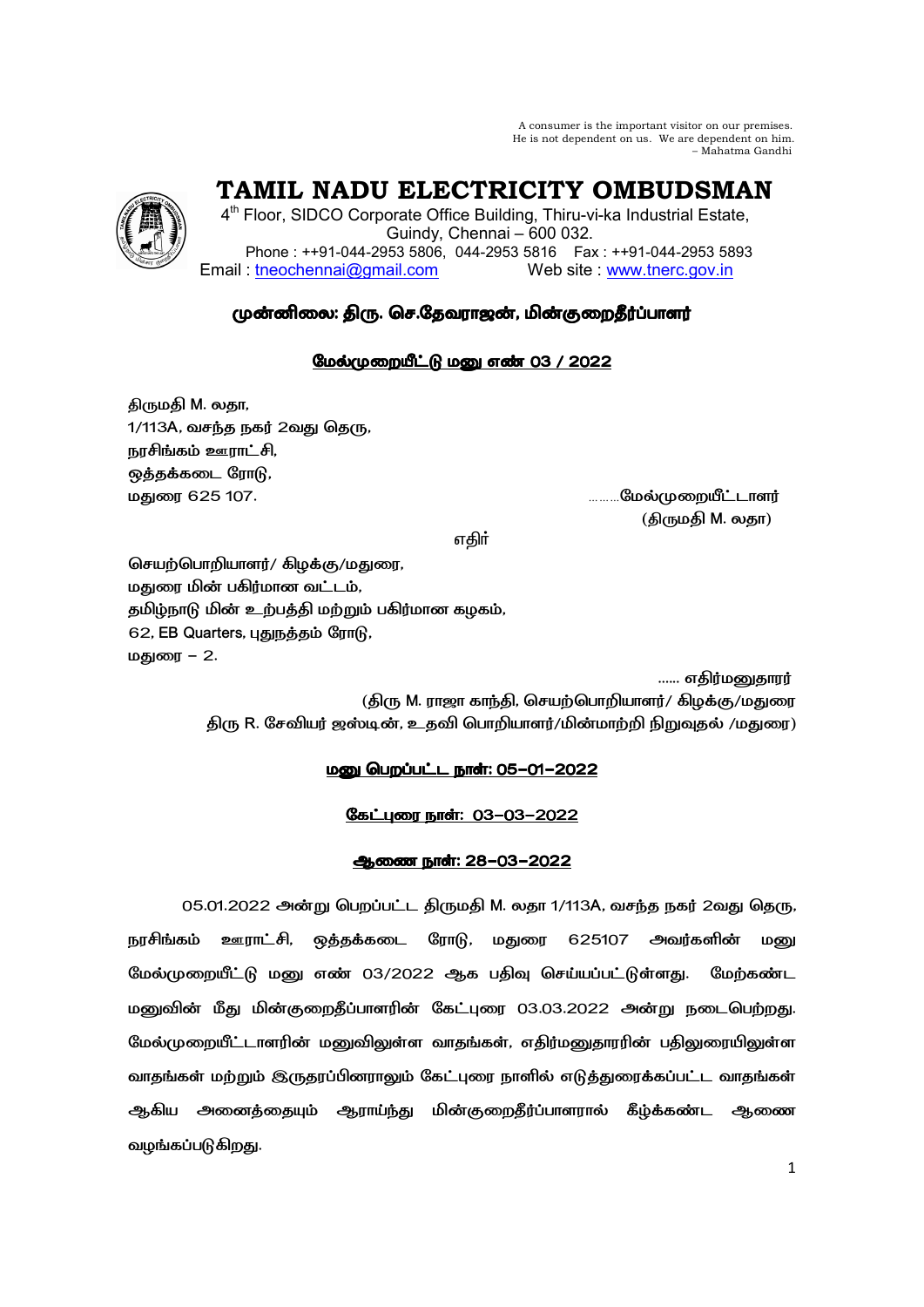#### **ஆ**ணை

## 1. <u>மேல்முறையீட்டாளரின் கோரிக்கை:</u>

மேல்முறையீட்டாளர் குடியிருக்கும் வீட்டின் நடுப்பகுதி மேல்புறத்தில் செல்லும் உயரழுத்த மின்கம்பியை அகற்றுமாறு மேல்முறையீட்டாளர் விண்ணப்பித்துள்ளார்.

#### 2.0 A5@- i 5-1 i 5-1:

2.1 வீட்டின் நடுப்பகுதி மேல் புறத்தில் உயர்அழுத்த மின்கம்பி செல்வதால் அதனை மாற்றக் கோரி உதவி மின் பொறியாளர்/ ஒத்தக்கடை அவர்களிடம் மனு அளித்திருந்ததாக மேல்முறையீட்டாளர் தெரிவித்துள்ளார்.

2.2 மேற்கண்ட மனுவை அனுமதித்து ரூ.46,620/–யை செலுத்தி கோரியதன் பேரில் பணம் செலுத்தப்பட்டதாகவும், ஆனால் பொது மக்கள் ஆட்சேபனை செய்ததால் மின்கம்பி அகற்றப்படாமல் இருப்பதாகவும் மேல்முறையீட்டாளர் தெரிவித்துள்ளார்.

2.3 எனவே வீட்டின் மேற்புறத்தில் செல்லும் மின் கம்பியை அகற்றக் கோரி மேல்முறையீட்டாளர் மதுரை மின்பகிர்மான வட்டம், மின் நுகர்வோர் குறைதீர் மன்றத்தை அணுகியுள்ளார்.

2.4 மின் நுகர்வோர் குறைதீர்க்கும் மன்றம், மதுரை மின் மின்பகிர்மான வட்டம் 05.10.2021 அன்று தன்னுடைய ஆணையை அளித்துள்ளது. மன்றம் அளித்த தீர்ப்பில் அதிருப்தியுற்றதால் இந்த மேல்முறையீட்டு மனுவினை மேல்முறையீட்டாளர் மின்குறைதீர்ப்பாளரிடத்தில் சமர்ப்பித்துள்ளார்.

#### 3.0 - <u>மன்றத்தின் தீர்வு:</u>

மதுரை மின்பகிர்மான வட்டம், மின்நுகர்வோர் குறைதீர்க்கும் மன்றம் தன்னுடைய தீர்வை 05.10.2021 நாளிட்ட ஆணையில் தெரிவித்துள்ளது. அந்த ஆணையின் சம்பந்தப்பட்ட பத்தி கீழே கொடுக்கப்பட்டுள்ளது.

#### "<u>மன்றத்தின் தீர்வு</u>:

முறையீட்டாளரின் உயர்அழுத்த மின்பாதை மாற்றி அமைப்பதற்கு ஏற்படும் ஆட்சேபணையை மனுதாரர் நிவர்த்தி செய்து தரும் பட்சத்தில் மின்பாதை மாற்றியமைக்க நடவடிக்கை மேற்கொள்ள செயற்பொறியாளர் */* பகிர்மானம் / கிழக்கு மதுரை அவர்களுக்கு மன்றம் ஆணையிடுகிறது செலவு தொகை இல்லை."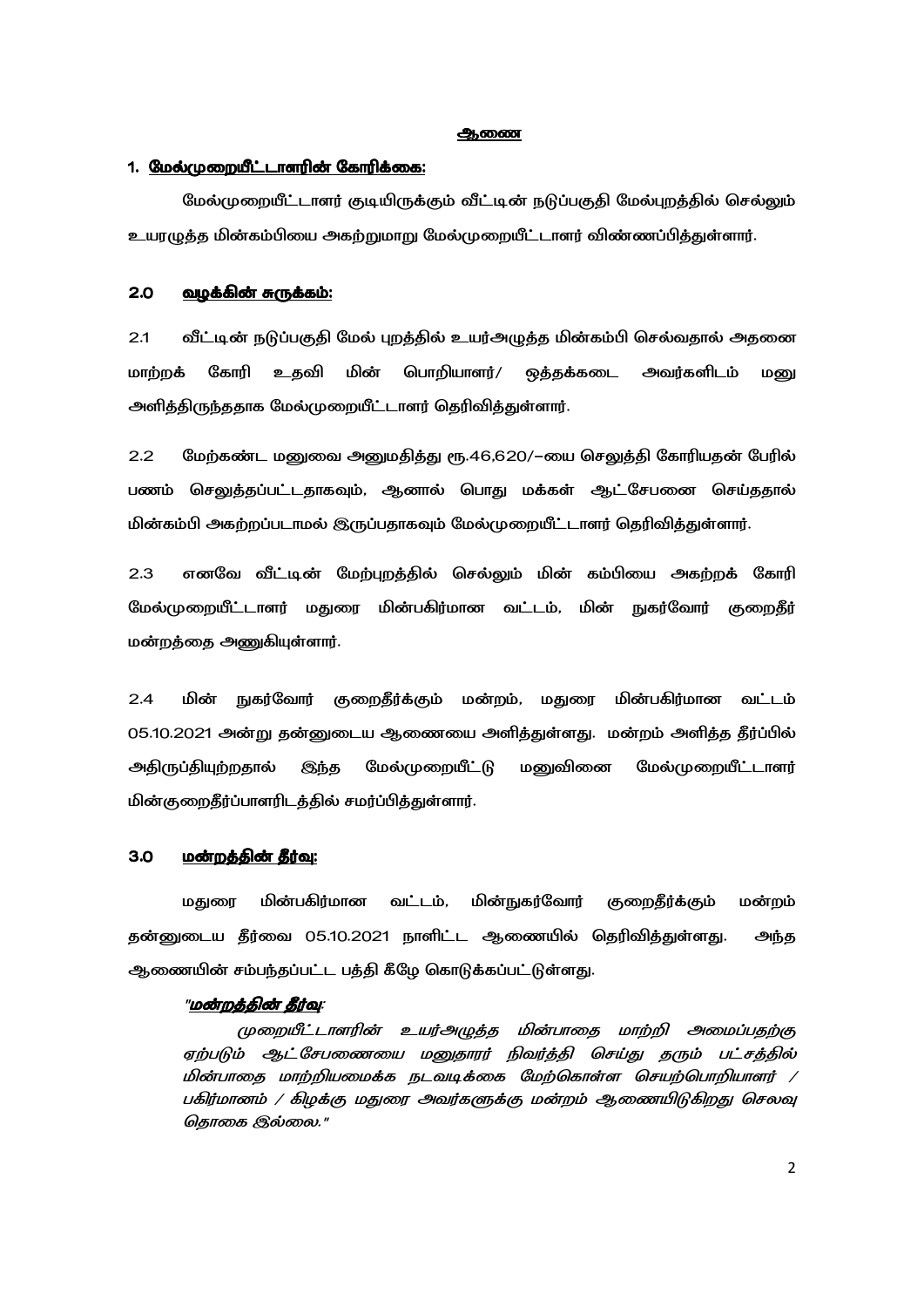#### <u> 4.0 மின்குறைதீர்ப்பாளரின் கேட்புரை:</u>

4.1 மேல்முறையீட்டாளரும் எதிர்மனுதாரரும் தங்களது தரப்பு வாதங்களை எடுத்துரைப்பதற்கு வசதியாக 03.03.2022 அன்று காணொலி மூலம் கேட்புரை நடத்தப்பட்டது.

4.2 மேல்முறையீட்டாளர் திருமதி M. லதா அவர்கள் கேட்புரை நாளில் கலந்து கொண்டு தன்னுடைய வாதத்தை எடுத்துரைத்தார்.

4.3 எதிர்மனுதாரர்கள் திரு M. ராஜா காந்தி, செயற்பொறியாளர்/ கிழக்கு/மதுரை மற்றும் திரு R. சேவியர் ஜஸ்டின், உதவி பொறியாளர்/மின்மாற்றி நிறுவுதல்/மதுரை மதுரை மின்பகிர்மான வட்டம் ஆகியோர் கேட்புரை நாளில் கலந்து கொண்டு தங்களுடைய வாதத்தை எடுத்துரைத்தனர்.

4.4 மின்குறைதீர்ப்பாளரின் முன்பு சமர்ப்பிக்கப்படும் மனு மேல்முறையீட்டு மனு என்பதால் மின் குறைதீர்மன்றத்தில் மனுதாரரால் வைக்கப்பட்ட கோரிக்கைகள் சம்மந்தப்பட்ட வாதங்கள் மட்டுமே தீர்விற்கு எடுத்துக் கொள்ளப்படுகிறது. குறைதீர் மன்றத்தின் நடவடிக்கைகள், குறைதீர் மன்றத்தில் சமர்ப்பிக்கப்படாத புதிய நிவாரணங்கள் அல்லது பணியாளர் ஒழுங்கு நடவடிக்கை சம்மந்தப்பட்ட கோரிக்கைகள் முதலியன மின்நுகர்வோர் குறைதீர்க்கும் மன்றம் மற்றும் மின்குறைதீர்ப்பாளருக்கான ஒமுங்குமுறை விதிகளின்பட<u>ி</u> படி மின்குறைதீர்ப்பாளரின் தீர்விற்கு எடுத்துக் கொள்ளப்படவில்லை.

#### 5.0 
6`- 0-W 0-W:

5.1 வசந்த நகர் 2 வது தெருவில் உள்ள ச.எண்.100–4, 325–ல் பிளாட் எண்.1 மனையிடத்தில் வீடு கட்டி குடியிருந்து வருவதாகவும், வீட்டின் நடுப்பகுதி மேல் புறத்தில் தமிழ்நாடு மின்சார வாரியத்தின் உயர்அழுத்த மின்சார கம்பி செல்வதால் அதனை மாற்றக் கோரி உதவி மின் பொறியாளர்/ ஒத்தக்கடை அவர்களிடம் மனு அளித்திருந்ததாக மேல்முறையீட்டாளர் தெரிவித்துள்ளார்.

5.2 உயரழுத்த மின்கம்பியை (HT Line) அகற்றக் கோரி நேரடியாக மின்சார வாரியத்தை அணுகி கடந்த 12.02.2021–இல் மனு அளித்ததாகவும், மேற்படி மனு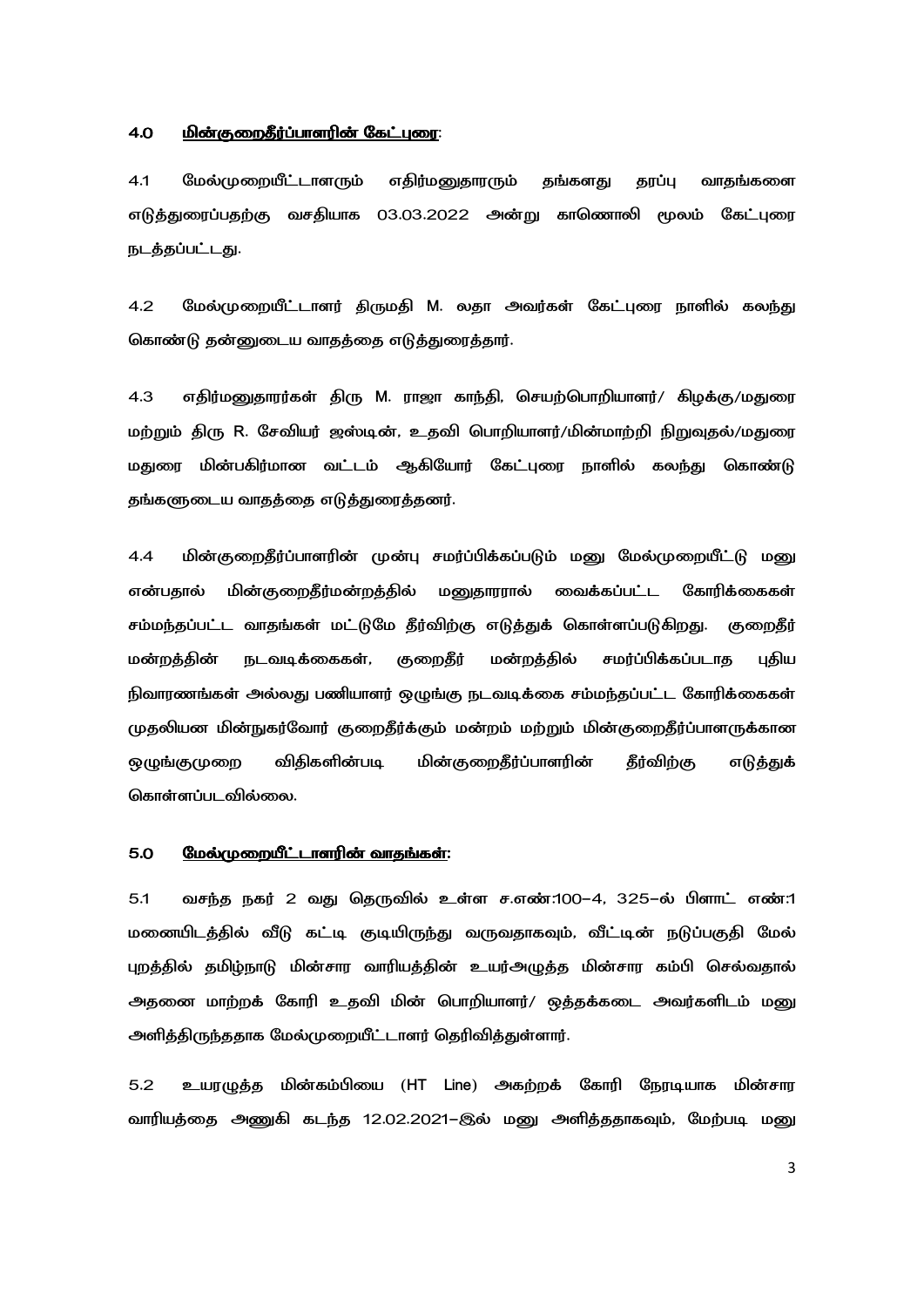சம்பந்தமாக (Application No.1180221299) தமிழ்நாடு மின்சார வாரியம் மனுவை அனுமதித்து ரூ.46,620/–யை 04.03.2021–ற்குள் செலுத்த உத்தரவு பிறப்பித்ததின் பேரில் கடந்த 19.02.2021–இல் ரூ.46,620/–யை தமிழ்நாடு மின்சார வாரியத்திற்கு பணம் செலுத்தியதாக மேல்முறையீட்டாளர் தெரிவித்துள்ளார்.

5.3 ஆனால் 63 பேர் கையொப்பம் பெற்று ஆட்சேபனை செய்வதாகவும், ஆனால் எவர் வீட்டுக்கும் மின் கம்பியை கொண்டு செல்ல போவதில்லை எனவும், ரோட்டில்  $(20$  Feet)  $\,$  தான் கொண்டுச் செல்லபோவதாகவும், மின் கம்பியை ரோட்டில் கொண்டு செல்ல ஊராட்சி மன்ற தலைவர் அனுமதி கடிதம் கொடுத்துள்ளதாகவும், அதனால் மின் கம்பத்தை ஊன்றி தருமாறு மேல்முறையீட்டாளர் கேட்டுக்கொண்டுள்ளார்.

#### 6.0 <u>எதிர்மனுதாரரின் வாதங்கள்</u>:

6.1 மனுதாரர் திருமதி M, லதா, 1/113A, வசந்தநகர் 3வது தெரு, நரசிங்கம் ஊராட்சி, ஒத்தக்கடை ரோடு, மதுரை அவர்கள் நகர்/ஒத்தக்கடை மின்பிரிவிற்கு உட்பட்ட தனது வீட்டின் மீது செல்லும் உயர்அழுத்த மின்பாதையினை DCW திட்டத்தில் மாற்றி அமைக்க கோரிய 12.02.2021 அன்று விண்ணப்பித்துள்ளார். பணிகள் முடிக்கப்படவில்லை என இணையதளம் வாயிலாக மின்நுகர்வோர் குறைதீர்க்கும் மன்றத்திற்கு மனு செய்ததாகவும், மின்நுகர்வோர் குறைதீர்க்கும் மன்றத்தால் வழங்கப்பட்ட ஆணையினை எதிர்த்து மனுதாரர் தமிழ்நாடு மின்சார குறைதீர்ப்பாளர் (Tamilnadu Electricity Ombudsman) அவர்களுக்கு மேல்முறையீடு செய்ததின் அடிப்படையில் சமரசம் காண பேச்சுவார்த்தைக்கு மேல்முறையீட்டளாருக்கும் ஆட்சேபணையாளருக்கும் அழைப்பு விடுக்கப்பட்டு இசைவிணக்க பேச்சுவார்த்தை 28.01.2021 அன்று நடைபெற்றது. று நடைபெற்றது. இருதரப்பினரும் கலந்து கொண்டு தங்களின் வாதத்தினை முன்வைத்தனர்.

4 6.2 சமரச பேச்சின் போது திருமதி. M. லதா அவர்கள் தனது வீட்டின் மீது செல்லும் உயர்அழுத்த மின்பாதையினை மாற்றி அமைக்க DCW திட்டத்தில் 19.02.2021 அன்று ரூ.46,620/– செலுத்தி ஒரு வருடம் ஆகிய நிலையில் இன்று வரை உயர்அழுத்த மின்பாதையினை மாற்றி அமைக்கவில்லை என தெரிவித்து பணியினை விரைந்து முடித்துதருமாறு கேட்டுக்கொண்டார். ஆட்சேபனையாளர்கள் சார்பாக திரு. S. பிரபாகரன், தலைவர், வழக்கறிஞர், வசந்தநகர் குடியிருப்போர் நலச்சங்கம், வசந்த நகர், யா. நரசிங்கம் மதுரை கிழக்கு வட்டம் அவர்கள் கலந்து கொண்டு தங்களது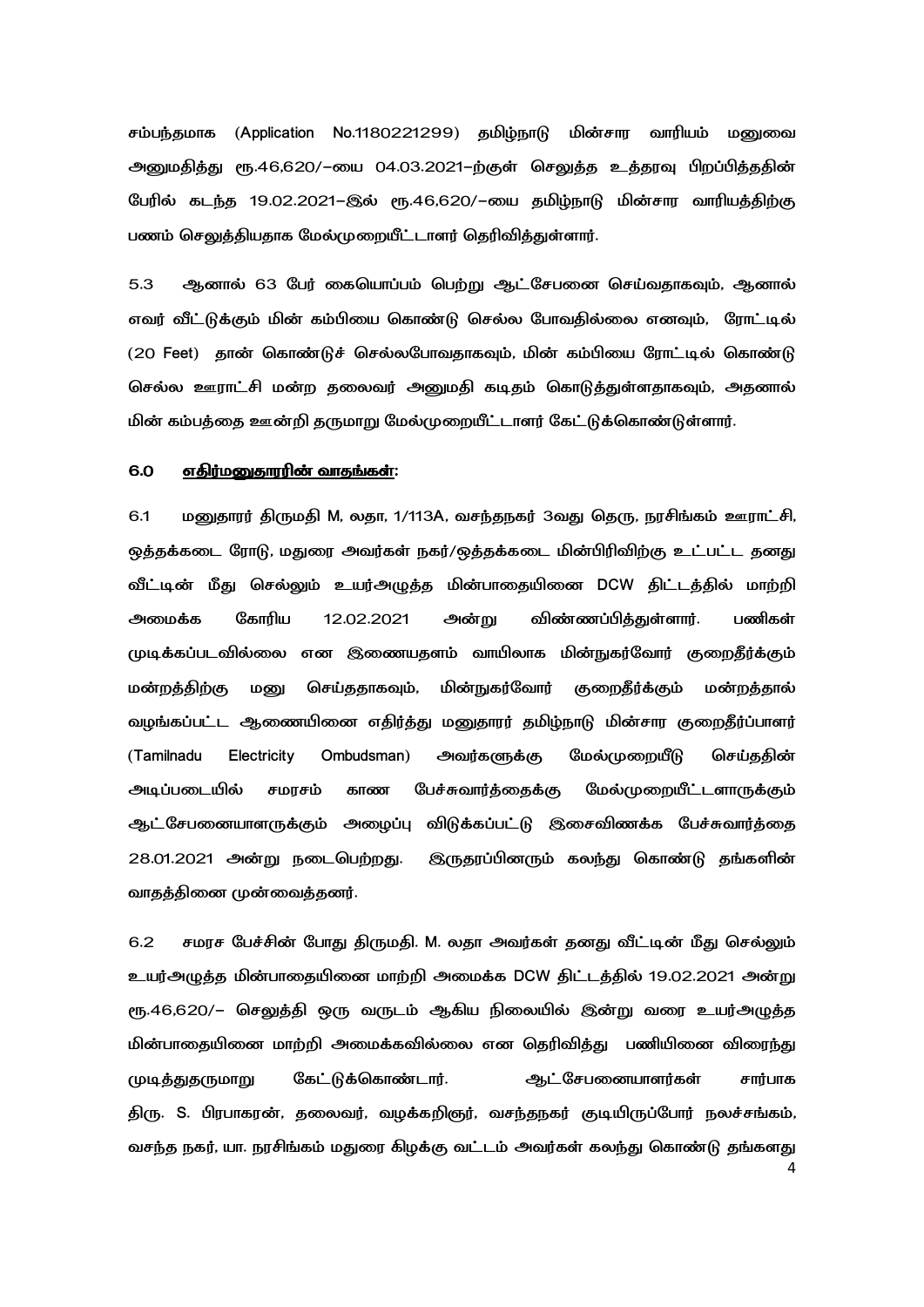தரப்பு வாதத்தினை எடுத்துரைத்தார். திருமதி. M. லதா பல ஆண்டுகளாக சென்று கொண்டிருந்த மின்பாதைக்கு கீழ் சட்டத்திற்கு முரணாக வீடு கட்டியுள்ளதாகவும் மின்பாகையினை மாற்றி அமைக்க மின் ஊழியர்கள் வந்தபோது தாங்கள் தடுத்ததாகவும், வசந்த நகர் பொது பாதைவழியான உயர்அழுத்த மின்பாதை கொண்டு செல்வது பாதுகாப்பற்றது என கருதி பகுதி பொதுமக்கள் அனைவரும் ஒன்று சேர்ந்து எதிர்ப்பதாகவும், பொது பாதையில் தான் தற்போது பொதுமக்களின் வழிபாட்டுத்தலம் விநாயகர் கோவில் உள்ளது எனவும், அதனால் பொதுமக்கள் வந்து செல்வதற்கும் அவர்களின் பாதுகாப்பிற்கும் அச்சுறுத்தலாக உள்ளது என்பதால் மேற்படி மின்பாதையினை வசந்த நகர் 3வது தெரு வழியாக கொண்டு செல்ல ஆட்சேபனை மற்றும் எதிர்ப்பும் தெரிவிப்பதாக ஆட்-சேபனையாளர்கள் சார்பாக திரு பிரபாகரன் குறிப்பிட்டார்.

6.3 மேற்படி வீடு 110/11 KV ஒத்தக்கடை துணைமின் நிலையத்தின் 11 KV ஒத்தக்கடை உயர் அழுத்த மின்பாதையின் கீழ் வருவதாகவும், மின்பாதையினை மாற்றி அமைக்க பணிகள் மேற்கொள்ள வாரிய பணியாளர்கள் சென்ற போது பொதுமக்கள் ஆட்சேபனை தெரிவித்தார்கள். மேலும் வேலை செய்ய விடாமல் தடுத்தார்கள். எனவே மேற்படி மின்பாதையினை மாற்றி அமைக்கும் பணியினை மேற்கொள்ள இயலவில்லை. அதனை தொடர்ந்து வசந்த நகர் பொதுமக்கள் 63 பேர் கையொப்பமிட்டு ஆட்சேபனை கடிதம் பெறப்பட்டது. அதனை தொடர்ந்து மேற்படி மின்பாதையினை மாற்றி அமைக்க ஏற்பட்டுள்ள ஆட்சேபனையை சரிசெய்து தரும் பட்சக்கில் பணிகள் மேற்கொள்ளப்படும் என 25.03.2021 நாளிட்ட கடிகம் வாயிலாக மேல்முறையீட்டாளருக்கு தெரிவிக்கப்பட்டதாக எதிர்மனுதாரர் தெரிவித்துள்ளார்.

6.4 மேலும் அதனை தொடர்ந்து காவல் துறை ஆய்வாளர் ஒத்தக்கடை காவல் நிலையத்திற்கு 27.11.2021 அன்று மின்பாதையினை மாற்றி அமைக்கும் போது பணியாளர்களுக்கு போதிய பாதுகாப்பு வழங்கிட கேட்டுக்கொள்ளப்பட்டது. காவல்துறையின் காவலர்கள் உதவியுடன் பணிகள் 01.12.2021 அன்று மேற்கொள்ள சென்ற போதும் வசந்த நகர் பொதுமக்கள் அனைவரும் ஒன்று சேர்ந்து பணிகள் செய்ய விடாமல் தடுத்ததாலும், சாலை மறியல் செய்யப்போவதாக கூறியதாலும், மின்பாகையினை மாற்றி அமைக்கும் பணிகளை மேற்கொள்ள இயலாமலும்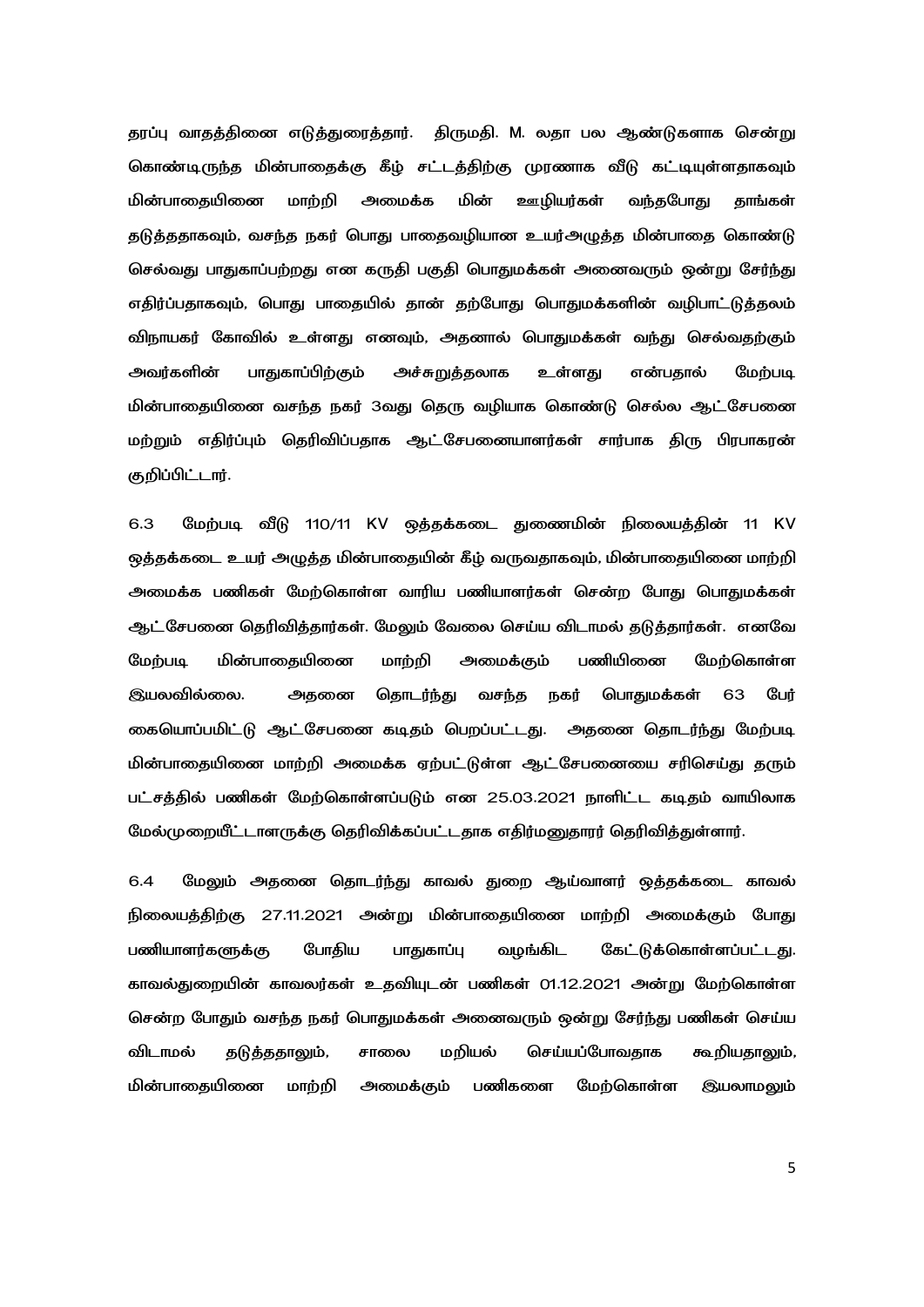பணியாளர்களின் பாதுகாப்பு கருதியும் திரும்ப வேண்டிய சூழ்நிலை ஏற்பட்டதாக எதிர்மனுதாரர் தெரிவித்துள்ளார்.

6.5  
ib Y
B=-@= .5-W 
>T DCW மேற்கொள்ள கடுமையாக ஆட்சேபனை தெரிவிப்பதால் மேற்படி உயர்அழுத்த மின்பாதையினை மாற்றி அமைக்கும் பணிகள் மேற்கொள்ள இயலாத சூழ்நிலை ஏற்றப்பட்டுள்ளது. எனவே மேற்படி மின்பாதையினை மாற்றி அமைக்கும் பணியினை மேற்கொள்ள இருதரப்பினரிடையே சமரசம் ஏற்படவில்லை என தெரிவித்துக்கொள்ளப்படுகிறது. மேற்படி பணியினை மேற்கொள்ள காவல் துறை உதவியுடன் பணியினை மேற்கொள்ள நடவடிக்கை எடுக்கப்பட்டும் வசந்த நகர் பொதுமக்களின் கடுமையான எதிர்ப்பு மற்றும் ஆட்சேபனையினால் பணிகள் மேற்கொள்ள இயலவில்லை என எதிர்மனுதாரர் தெரிவித்துள்ளார்.

6.6 மேலும், வட்டாட்சியர் கிழக்கு அவர்களுக்கும் மற்றும் காவல் துறை ஆய்வாளர் ஒத்தக்கடை அவர்களுக்கு 31.01.2022 அன்று பணிசெய்ய பாதுகாப்பு வழங்கிட உரிய நடவடிக்கை மேற்காள்ள கடிதம் வாயிலாக கேட்டுக்கொள்ளப்பட்டதாகவும், காவல்துறை மற்றும் வட்டாட்சியர் அவர்களிடமிருந்து எடுக்கப்பட்ட நடவடிக்கை விபரம் ஏதும் இன்று வரை பெறப்படவில்லை எனவும், இருதரப்பு சமரச பேச்சு வார்தையில் இசைவிணக்கம் ஏதும் ஏற்படவில்லையெனவும், ஆட்சேபனையினை மேல்முறையீட்டாளர் சரிசெய்து தரும் பட்சத்தில் உயர்அழுத்த மின்பாதையினை மாற்றி அமைக்க தமிழ்நாடு மின்உற்பத்தி மற்றும் பகிர்மான கழகம் தயாராக இருக்கிறது என எதிர்மனுதாரர் தெரிவித்துள்ளார்.

### 7.0 <u>மின் குறைதீர்ப்பாளரின் தீர்வு</u>:

7.1 இருதரப்பு வாதங்கள் மற்றும் சமர்ப்பிக்கப்பட்ட ஆவணங்கள் ஆகியவற்றை ஆராய்ந்து கீழ்க்கண்டவாறு தீர்வு செய்யப்படுகிறது.

7.2 மேல்முறையீட்டாளர் திருமதி லதா அவர்கள் தனது வீட்டின் மேலே நடுப்பகுதியில் செல்லும் உயரழுத்த மின்கம்பியை இடம் மாற்றக்கோரி 12.02.2021–இல் மனு சமர்ப்பித்து எதிர்மனுதாரரின் கேட்பு தொகை ரூ.46,620/−ஐ 19.02.2021−இல் செலுத்தியதாகவும், மின்கம்பியை 20 அடி பொதுப்பாதையில் கொண்டு செல்ல ஊராட்சி மன்ற தலைவர் அனுமதி கடிதம் கொடுத்தும் சிலரின் ஆட்சேபனையினால்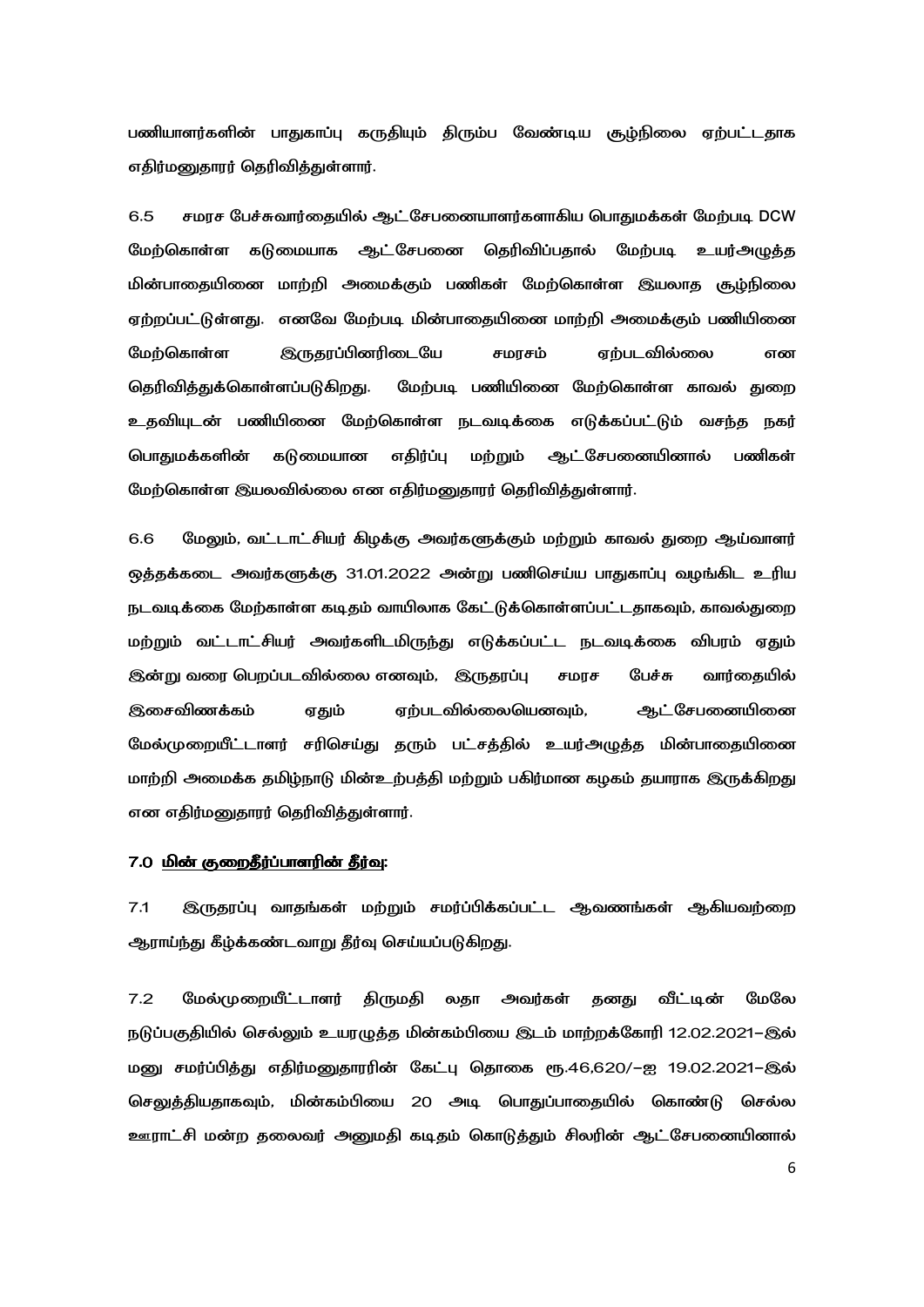எதிர்மனுதாரர் மேற்படி மின்கம்பியை **இடம் மாற்றம் செய்யவில்லையென** தெரிவித்துள்ளார்.

7.3 மேல்முறையீட்டாளர் தன் வீட்டின் மீது செல்லும் உயரழுத்த மின் கம்பியை இடம் மாற்றக்கோரி DCW திட்டத்தின் கீழ் ரூ.46,620/–ஐ 19.02.2021–இல் செலுத்தி பிறகு பணிகள் மேற்கொண்டபோது வசந்த நகர் பொதுமக்கள் ஆட்சேபனை தெரிவித்தாலும், காவல்துறை உதவியுடன் பணியினை மேற்கொள்ள நடவடிக்கை எடுத்தும் பொதுமக்களின் கடுமையான எதிர்ப்பு காரணமாக மின் கம்பியை இடம் மாற்றும் பணிகள் மேற்கொள்ள இயலவில்லையெனவும், ஆட்சேபனையினை மேல்முறையீட்டாளர் சரிசெய்து தரும்பட்சத்தில் உயர் அழுத்த மின்கம்பியை இடம் மாற்றி அமைக்கப்படுமென எதிர்மனுதாரர் தெரிவித்துள்ளார்.

7.4 உயரழுத்த மின்கம்பியை ொதுப்பாதையில் மாற்றியமைக்கும்போது பொதுமக்களிடமிருந்து ஆட்சேபனை எழுந்துள்ளது. நுகர்வோருக்கு மின்சாரம் வழங்கும் போது எதிர்மனுதாரர் கடைப்பிடிக்க வேண்டிய வழிமுறைகளைப் பற்றி மின் பகிர்மான விதி(27)–இல் கொடுக்கப்பட்டுள்ளது. மேற்கண்ட விதி 27–இல் உள்ள 5, 6, 7 மற்றும் 8 ஆகிய பிரிவுகள் 07.10.2014–இல் ஒழுங்குமுறை ஆணையத்தால் நீக்கப்பட்டுள்ளது. 07.10.2014-க்கு முன்பு இருந்த விதி  $27(6)$  கீழே கொடுக்கப்பட்டுள்ளது.

*"27. Requisitions for Supply of Energy: xxxxx xxxxx xxxxx* 

*(6) Where the intending consumer's premises has no frontage on a street and the supply line from the Licensee's mains has to go upon, over or under the adjoining premises of any other person (whether or not the adjoining premises is owned jointly by the intending consumer and such other person), the intending consumer shall arrange at his/her own expense for any necessary way leave, licence or sanction before the supply is effected. Even when the frontage is available, but objections are raised for laying lines / cables/ poles through a route proposed by the Licensee involving minimum cost and in accordance with the technical norms, to extend supply to the intending consumer, the intending consumer shall arrange at his/her own expense necessary way leave , licence or sanction before the supply is effected. Any extra expense to be incurred by the Licensee in placing the supply line in accordance with the terms of the way leave, licence or sanction shall be borne by the intending consumer. In the event of way-leave, licence or sanction being cancelled or withdrawn, the intending consumer shall at his/her own cost*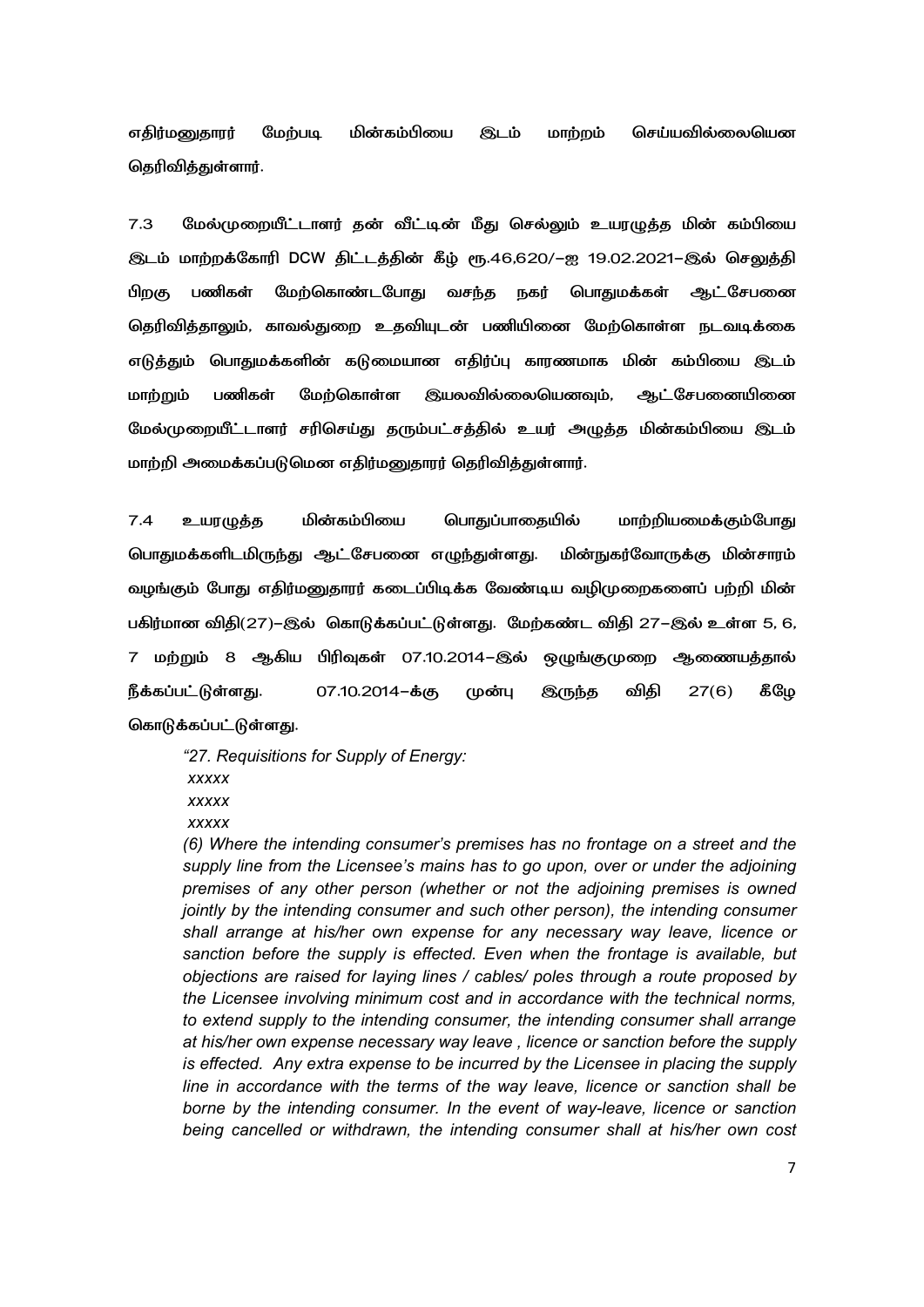*arrange for any diversion of the service line or the provision of any new service line thus rendered necessary."*

அதாவது மின்சாரம் வழங்குவதற்கான மின்பாதையை (way leave) மின் நுகர்வோரே தன் சொந்த செலவில் ஏற்படுத்தி தரவேண்டுமென தெரிகிறது. மேற்படி விதி 27–இன் 5, 6, 7 மற்றும் 8 ஆகிய பிரிவுகள் 07.10.2014 நாளிட்ட அறிவிக்கை வாயிலாக நீக்கப்பட்டுள்ளது. கம்பி நிறுவப்படும் மின்பாதையை (way leave) மின் நுகர்வோர் தன் செலவில் ஏற்படுத்தித்தர வேண்டுமென்கிற பிரிவு 27(6) நீக்கப்பட்டுள்ளது. ஆகையால், உயரழுத்த மின்கம்பியை இடம் மாற்றி அமைக்கும்போது எழுந்துள்ள ஆட்சேபனையை மேல்முறையீட்டாளர் சரிசெய்து தரவேண்டுமென்கிற எதிர்மனுதாரரின் வாதம் ஏற்புடையதல்ல என கருதுகிறேன். இவ்வழக்கில் தற்போது பொது மக்கள் தெரிவிக்கும் ஆட்சேபனையை சரிசெய்ய வேண்டியது எதிர்மனுதாரரின் பொறுப்பு மற்றும் கடமையாகும்.

7.5 மேலும் மின்சார சட்டம் 2003, பிரிவு 164–இன்படி தந்தி தொலைதொடர்பு சட்டம் 1885-இல் கூறப்பட்டுள்ள அனைத்து அதிகாரங்களையும் மேற்கொண்டு மின்கம்பங்கள் மற்றும் மின்பாதை அமைப்பதற்கு தமிழ்நாடு மின் உற்பத்தி மற்றும் பகிர்மான கழகத்திற்கு அனுமதி வழங்கி தமிழ்நாடு அரசாரங்கம் G.O. (Ms) No.16 Energy  $(C3)$  Department, dated 23.02.2012–இல் ஆணை பிறப்பித்துள்ளது. மேற்கண்ட ஆணையில் வழங்கப்பட்டுள்ள அதிகாரத்தின் வாயிலாக பொதுப்பாதையில் மின்பாதை அமைக்க எதிர்மனுதாரருக்கு உரிமை உள்ளது. மேற்படி பணி சம்பந்தமாக மாவட்ட ஆட்சியரிடம் (District Magistrate) விண்ணப்பம் அளித்து way leave ஏற்படுத்திக் கொள்ள வேண்டியது எதிர்மனுதாரரின் கடமையாகும். ஆகையால் மாவட்ட ஆட்சியரின் (District Magistrate) எழுத்துபூர்வ அனுமதி பெற்று மேற்கண்ட உயரழுத்த மின்பாதையை இடம் மாற்றி அமைக்குமாறு எதிர்மனுதாரருக்கு ஆணையிடுகிறேன்.

## 8.0 <u>பகுப்பாய்வு</u>:

8.1 மேல்முறையீட்டாளர் தன்னுடைய மனையின் ஒரு பகுதியில் பழைய வீடு இருந்ததாகவும், போதிய இடைவெளியில் மனையின் மறுபகுதியில் உயரழுத்த மின்பாதை அமைந்திருந்ததாகவும், பிறகு பழைய வீட்டை இடித்துவிட்டு விரிவாக்கத்தோடு புதிய வீடு கட்டும்போது உயரழுத்த கம்பியின் கீழ் வீடு கட்டப்பட்டுள்ளதாக விசாரணையில் தெரிவிக்கப்பட்டது. புதிய வீடு கட்டி முடித்தபின்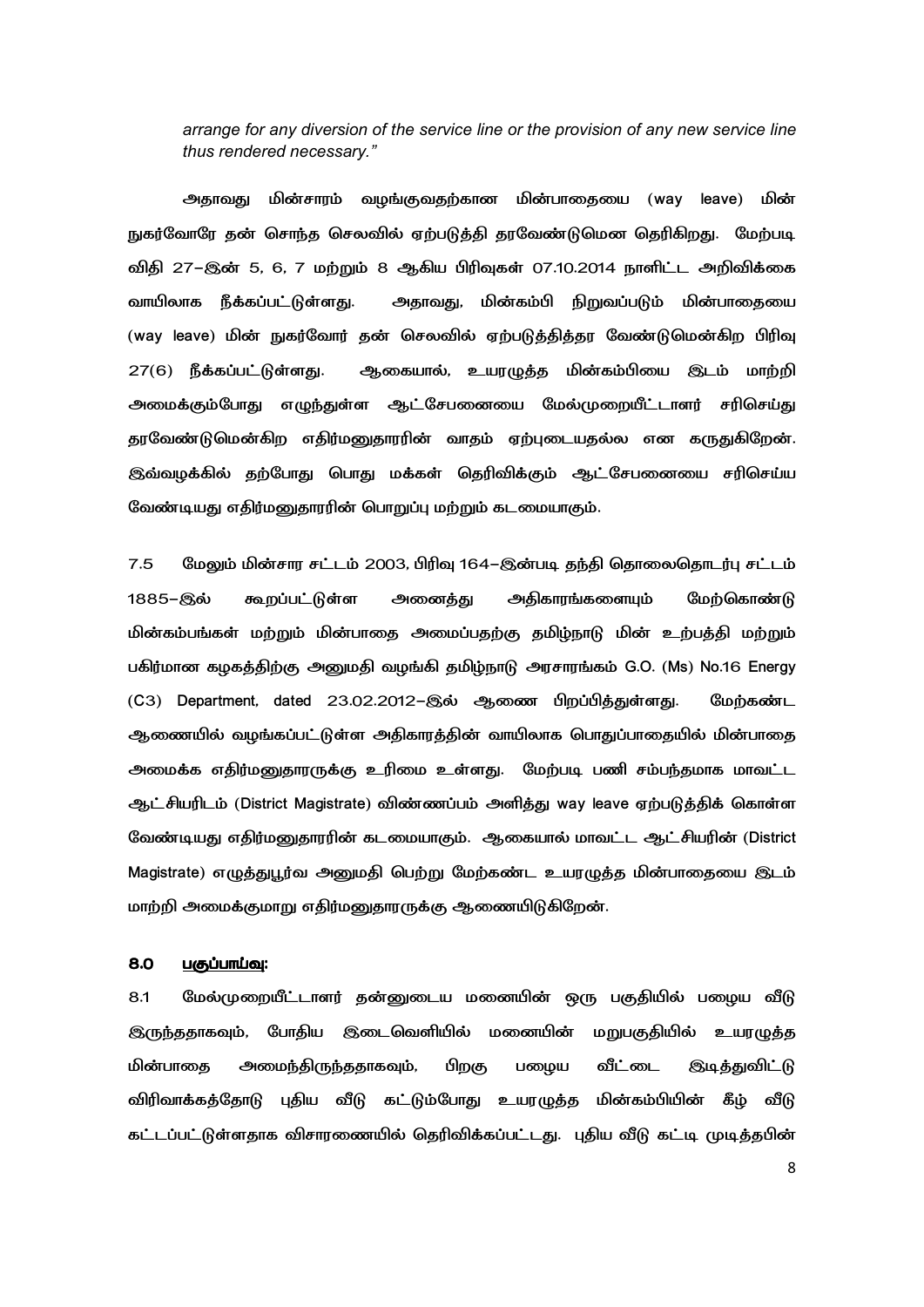வீடு கட்டுவதுற்காக பெற்ற தற்காலிக மின் இணைப்பை வீட்டு மின்இணைப்பாக வீதப்பட்டி மாற்றும்போது புதிய வீட்டின் மேல்பகுதியில் உயரழுத்த மின்கம்பி செல்வது தெரிந்தே புதிய மின் இணைப்பு வழங்கப்பட்டது எதிர்மனுதாரரின் தவறாகும். எதிர்மனுதாரரின் இத்தகைய செயல் கண்டிக்கத்தக்கது.

#### $9.0$ <u> முடிவுரை:</u>

 $9.1$ பத்தி 7–இல் உள்ள தீர்வின்படி, மேல்முறையீட்டாளரின் வீட்டின் மீது செல்லும் உயரழுத்த மின்கம்பியை இடம் மாற்றி அமைக்க மாவட்ட ஆட்சியரிடம் உரிய எழுத்துபூர்வ அனுமதி பெற்று மின்கம்பியை மாற்றி அமைத்து மேல்முறையீட்டாளரின் பாதுகாப்பை உறுதிசெய்யுமாறு ஆணையிடுகிறேன்.

 $9.2$ இவ்வாணை கிடைக்கப் பெற்ற நாளிலிருந்து 60 நாட்களுக்குள் மேற்கண்ட நிறைவேற்றியமைக்கான பணியை முடித்து 15 நாட்களுக்குள் <u> ஆணையை</u> அறிக்கையை சமர்ப்பிக்குமாறு ஆணையிடுகிறேன்.

9.3 மேற்கண்ட தீர்வுடன் இந்த மேல்முறையீட்டு மனு எண் 03/2022 முடிவுக்கு கொண்டு வரப்படுகிறது. செலவுத் தொகை இல்லை.

> (செ. தேவராஜன்) <u>மின்குறைதீர்ப்பாளர்</u>

''நுகா்வோா் இல்லையேல், நிறுவனம் இல்லை'' "No Consumer, No Utility"

#### பெறுநர்:

1. திருமதி M. லதா, 1/113A, வசந்த நகர் 2வது தெரு, நரசிங்கம் ஊராட்சி, ஒத்தக்கடை ரோடு, மகுண 625 107.

2. செயற்பொறியாளர்/ கிழக்கு/மதுரை, மதுரை மின் பகிர்மான வட்டம், தமிழ்நாடு மின் உற்பத்தி மற்றும் பகிர்மான கழகம், 62, EB Quarters, புதுநத்தம் ரோடு, மதுரை – 2.